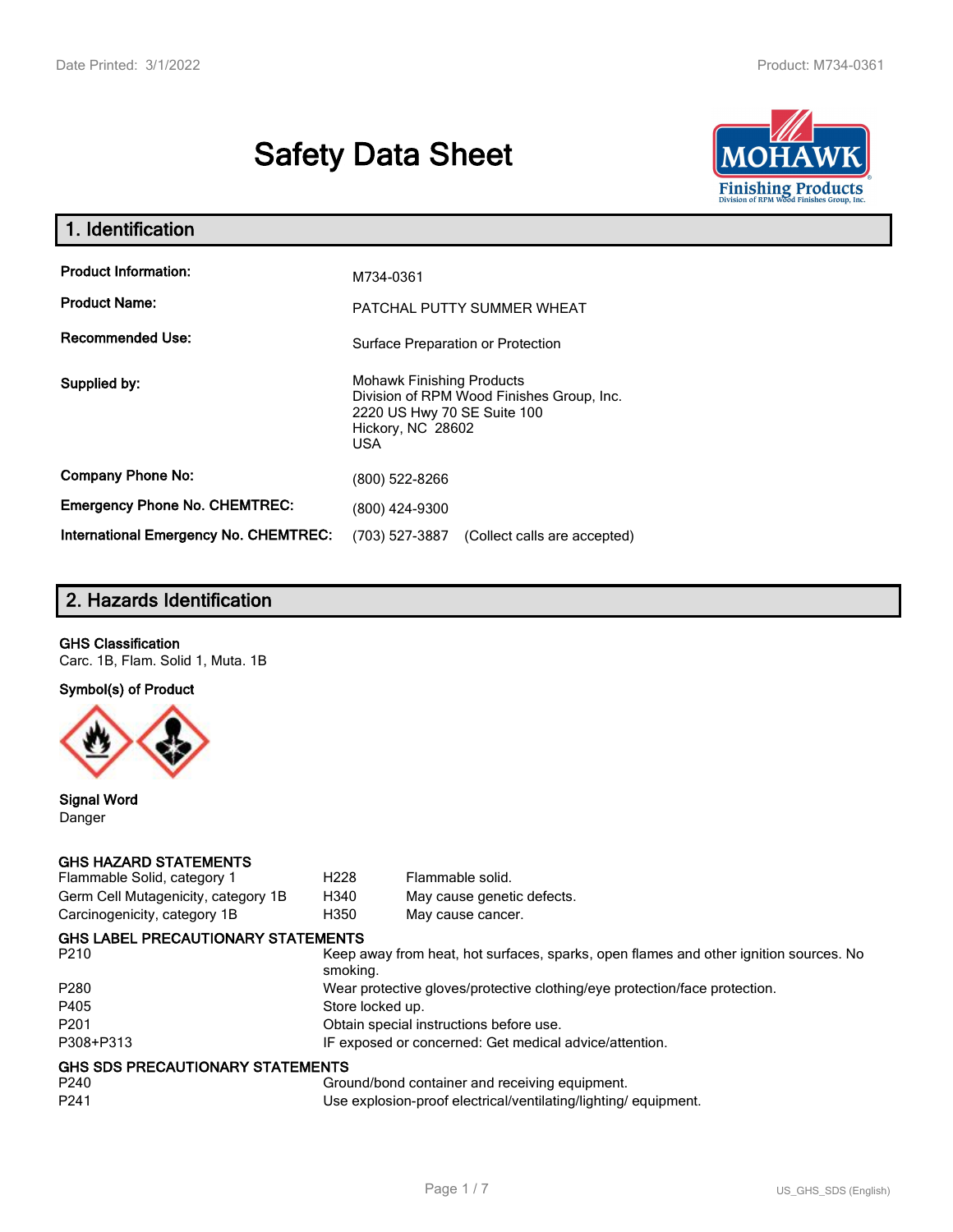# **3. Composition/Information on ingredients**

| <b>Chemical Name</b>         | CAS-No.    | Wt. %       | <b>GHS Symbols</b> | <b>GHS Statements</b> |
|------------------------------|------------|-------------|--------------------|-----------------------|
| crystalline silica           | 14808-60-7 | 40-55       | No Information     | No Information        |
| petroleum distillate         | 64742-48-9 | 25-40       | GHS08              | H304-340-350          |
| modified complex hydrocarbon | 64742-60-5 | $2.5 - 10$  | GHS07              | H332                  |
| mixed glycercides            | 68308-54-3 | $2.5 - 10$  | No Information     | No Information        |
| polyethylene wax             | 8002-74-2  | $2.5 - 10$  | GHS07              | H332                  |
| titanium dioxide             | 13463-67-7 | $1.0 - 2.5$ | GHS08              | H351                  |

The exact percentage (concentration) of ingredients is being withheld as a trade secret.

The text for GHS Hazard Statements shown above (if any) is given in the "Other information" Section.

## **4. First-aid Measures**



FIRST AID - EYE CONTACT: IF IN EYES: Rinse cautiously with water for several minutes. Remove contact lenses, if present and easy to do. Continue rinsing. If eye irritation persists: Get medical advice/attention.

FIRST AID - SKIN CONTACT: IF ON SKIN: Gently wash with plenty of Soap and Water. If skin irritation occurs: Get medical advice/ attention.

FIRST AID - INGESTION: IF SWALLOWED: rinse mouth. Do NOT induce vomiting. IF exposed or if you feel unwell: Call a POISON CENTER or doctor/physician.

FIRST AID - INHALATION: IF INHALED: If breathing is difficult, remove victim to fresh air and keep at rest in a position comfortable for breathing. IF exposed or if you feel unwell: Call a POISON CENTER or doctor/physician.

# **5. Fire-fighting Measures**

**SPECIAL FIREFIGHTING PROCEDURES:** Evacuate all persons from the fire area to a safe location. Move non-burning material, as feasible, to a safe location as soon as possible. Fire fighters should be protected from potential explosion hazards while extinguishing the fire. Wear self-contained breathing apparatus (SCBA) and full fire-fighting protective clothing. Thoroughly decontaminate all protective equipment after use. Containers of this material may build up pressure if exposed to heat (fire). Use water spray to cool fire-exposed containers. Use water spray to disperse vapors if a spill or leak has not ignited. This precaution will help prevent the accumulation of an explosive vapor-air mixture after the initial fire is extinguished.

**FIREFIGHTING EQUIPMENT:** This is a NFPA/OSHA flammable solid. Follow NFPA 400, Chapters 5 and 13 for fire protection and fire suppression. Use a dry chemical, carbon dioxide, or similar ABC fire extinguisher for incipient fires. Water may be used to cool and prevent rupture of containers that are exposed to heat from fire.

## **6. Accidental Release Measures**

#### **ENVIRONMENTAL MEASURES:** No Information

**STEPS TO BE TAKEN IN CASE MATERIAL IS RELEASED OR SPILLED:** Follow personal protective equipment recommendations found in Section VIII. Personal protective equipment needs must be evaluated based on information provided on this sheet and the special circumstances created by the spill including; the material spilled, the quantity of the spill, the area in which the spill occurred, and the training and the expertise of employees in the area responding to the spill. Never exceed any occupational exposure limits. Shut off ignition sources; including electrical equipment and flames. Do not allow smoking in the area. Do not allow the spilled product to enter public drainage system or open waterways.

## **7. Handling and Storage**



**HANDLING:** Avoid inhalation and contact with eyes, skin, and clothing. Wash hands thoroughly after handling and before eating or drinking. In keeping with safe handling practices, avoid ignition sources (smoking, flames, pilot lights, electrical sparks); ground and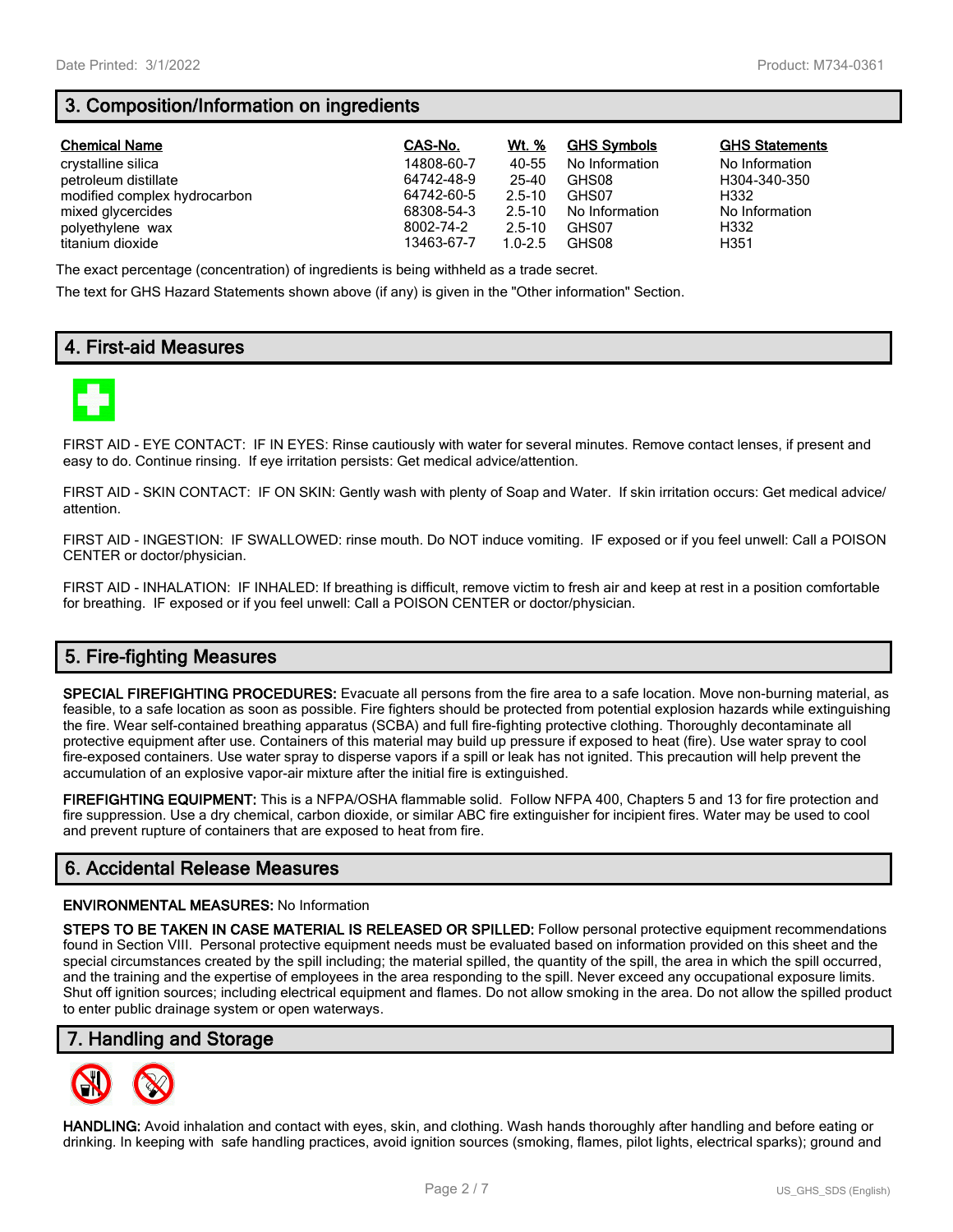bond containers when transferring the material to prevent static electricity sparks that could ignite vapor and use spark proof tools and explosion proof equipment. Empty containers may retain product residue or vapor. Do not pressurize, cut, weld, braze, solder, drill, grind, or expose container to heat, flame, sparks, static electricity, or other sources of ignition. Any of these actions can potentially cause an explosion that may lead to injury.

**STORAGE:** Keep containers closed when not in use. Store in cool well ventilated space away from incompatible materials.

#### **8. Exposure Controls/Personal Protection**

| Ingredients with Occupational Exposure Limits |                         |                       |                     |                         |
|-----------------------------------------------|-------------------------|-----------------------|---------------------|-------------------------|
| <b>Chemical Name</b>                          | <b>ACGIH TLV-TWA</b>    | <b>ACGIH-TLV STEL</b> | <b>OSHA PEL-TWA</b> | <b>OSHA PEL-CEILING</b> |
| crystalline silica                            | $0.025 \,\mathrm{mg/m}$ | N.D.                  | $50 \mu q/m3$       | N.D.                    |
| petroleum distillate                          | N.D.                    | N.D.                  | N.D.                | N.D.                    |
| modified complex hydrocarbon                  | N.D.                    | N.D.                  | N.D.                | N.D.                    |
| mixed glycercides                             | N.D.                    | N.D.                  | N.D.                | N.D.                    |
| polyethylene wax                              | $2 \text{ mg/m}$ 3      | N.D.                  | N.D.                | N.D.                    |
| titanium dioxide                              | 10 mg/m $3$             | N.D.                  | 15 mg/m $3$         | N.D.                    |

**Further Advice: MEL = Maximum Exposure Limit OES = Occupational Exposure Standard SUP = Supplier's Recommendation Sk = Skin Sensitizer N.E. = Not Established N.D. = Not Determined**

#### **Personal Protection**



**RESPIRATORY PROTECTION:** In case of insufficient ventilation wear suitable respiratory equipment.

**SKIN PROTECTION:** Wear chemical resistant footwear and clothing such as gloves, an apron or a whole body suit as appropriate.



**EYE PROTECTION:** Safety glasses



**OTHER PROTECTIVE EQUIPMENT:** No Information



**HYGIENIC PRACTICES:** It is good practice to avoid contact with the product and/or its vapors, mists or dust by using appropriate protective measures. Wash thoroughly after handling and before eating or drinking.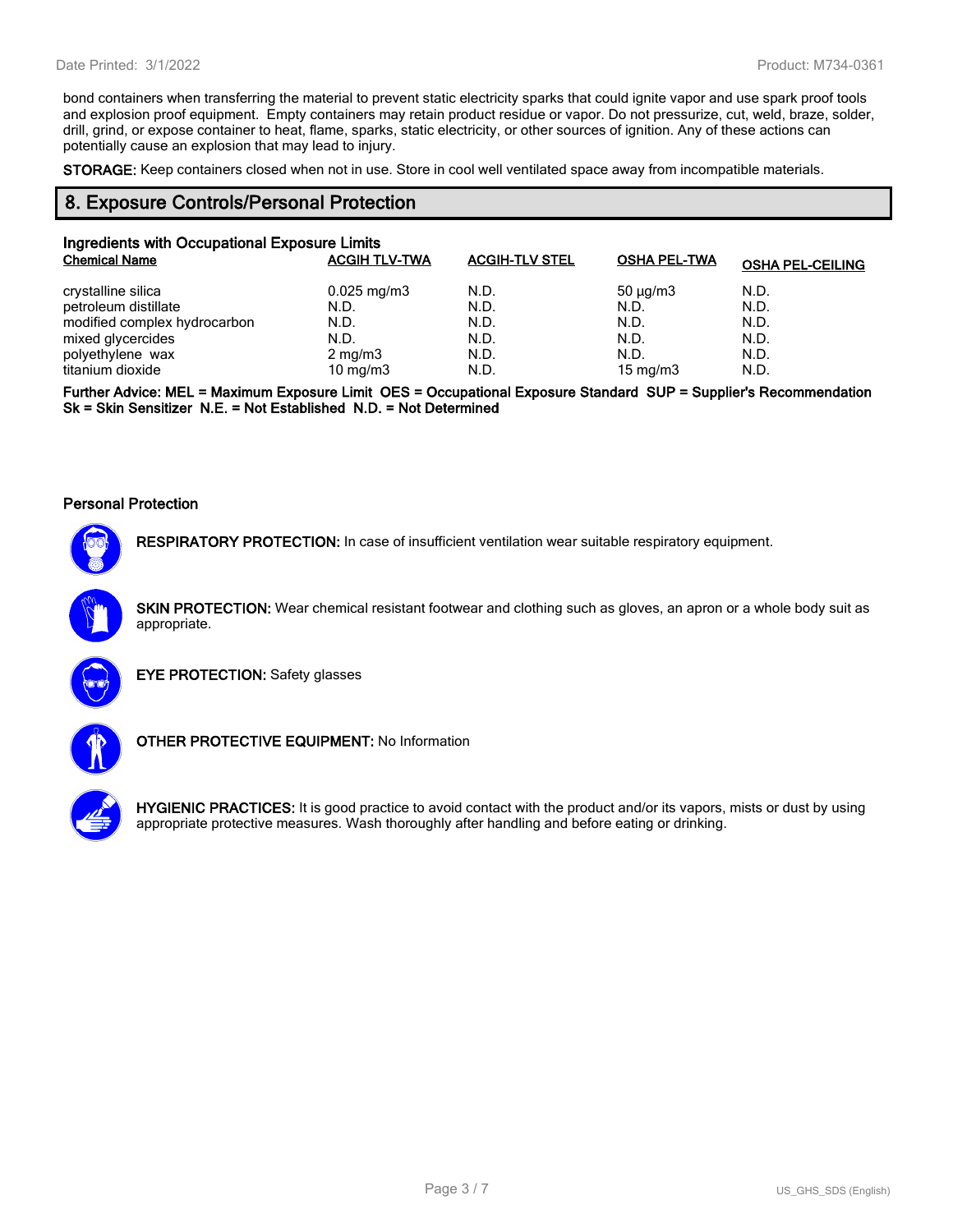**N.I. = No Information**

# **9. Physical and Chemical Properties**

| Appearance:                    | Solid                      | <b>Physical State:</b>                      | <b>SOLID</b>    |
|--------------------------------|----------------------------|---------------------------------------------|-----------------|
| Odor:                          | Oily Hydrocarbon           | <b>Odor Threshold:</b>                      | Not determined  |
| Density, g/cm3:                | 1.271                      | pH:                                         | Not determined  |
| Freeze Point, °F:              | Not determined             | <b>Viscosity:</b>                           | Not determined  |
| <b>Solubility in Water:</b>    | Not determined             | Partition Coefficient, n-octanol/<br>water: | Not determined  |
| Decomposition temperature, °F: | Not determined             | <b>Explosive Limits, %:</b>                 | Not determined  |
| Boiling Range, °F:             | Not determined             | Flash Point, °F:                            | 419 $\degree$ F |
| Combustibility:                | <b>Supports Combustion</b> | Auto-Ignition Temperature, °F:              | Not determined  |
| <b>Evaporation Rate:</b>       | Slower than Diethyl Ether  | Vapor Pressure, mmHq:                       | Not determined  |
| <b>Vapor Density:</b>          | Not determined             |                                             |                 |

## **10. Stability and reactivity**

**STABILITY:** Stable under normal conditions.

**CONDITIONS TO AVOID:** Heat, flames and sparks.

**INCOMPATIBILITY:** Acids, Bases, Oxidizing agents

**HAZARDOUS DECOMPOSITION PRODUCTS:** Not determined.

## **11. Toxicological information**

**Practical Experiences**

**EMERGENCY OVERVIEW:** No Information

**EFFECT OF OVEREXPOSURE - EYE CONTACT:** No Information

**EFFECT OF OVEREXPOSURE - INGESTION:** No Information

**EFFECT OF OVEREXPOSURE - INHALATION:** No Information

**EFFECT OF OVEREXPOSURE - SKIN CONTACT:** No Information

**CARCINOGENICITY:** May cause cancer.

This product contains Titanium Dioxide, which is listed by IARC as possibly carcinogenic to humans (Group 2B). This listing is based on inadequate evidence of carcinogenicity in humans and sufficient evidence in experimental animals. This classification is relevant when exposed to titanium dioxide in dust or powder form only, including cured product that is subject to sanding, grinding, cutting, or other surface preparation activities.

#### **PRIMARY ROUTE(S) OF ENTRY:**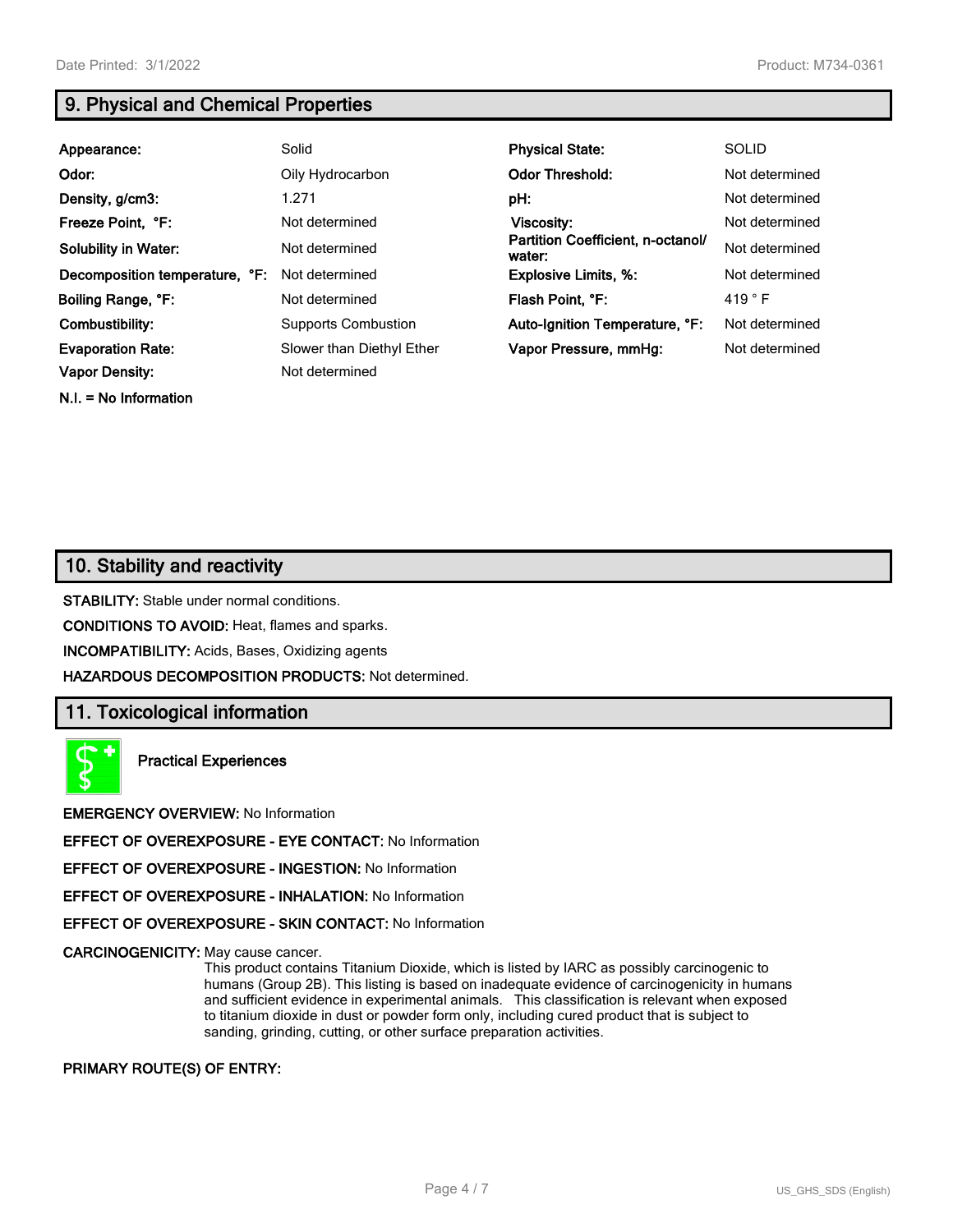# **Acute Toxicity Values**

#### **The acute effects of this product have not been tested. Data on individual components are tabulated below**

| CAS-No.    | <b>Chemical Name</b>         | Oral LD50        | Dermal LD50                  | Vapor LC50   |
|------------|------------------------------|------------------|------------------------------|--------------|
| 14808-60-7 | crystalline silica           | >5000 mg/kg      | >5000 mg/kg                  | >20 mg/l Rat |
| 64742-48-9 | petroleum distillate         | >5000 mg/kg Rat  | >3160 mg/kg Rabbit           | >20 mg/L Rat |
| 64742-60-5 | modified complex hydrocarbon | >5000 mg/kg Rat  | >3600 mg/kg Rabbit           | >20          |
| 68308-54-3 | mixed glycercides            | >5001            | >5001                        | >20.1        |
| 8002-74-2  | polyethylene wax             | >3750 mg/kg Rat  | >3600 mg/kg Rabbit >14 mg/l  |              |
| 13463-67-7 | titanium dioxide             | >10000 mg/kg Rat | >10000 mg/kg Rabbit >20 mg/l |              |

#### **N.I. = No Information**

## **12. Ecological information**

**ECOLOGICAL INFORMATION:** Ecological evaluation of this material has not been performed; however, do not allow the product to be released to the environment without governmental approval/permits.

## **13. Disposal Information**



**Product**

**DISPOSAL METHOD:** Waste from this material may be a listed and/or characteristic hazardous waste. Dispose of material, contaminated absorbent, container and unused contents in accordance with local, state, and federal regulations.

**STEPS TO BE TAKEN IN CASE MATERIAL IS RELEASED OR SPILLED:** Follow personal protective equipment recommendations found in Section VIII. Personal protective equipment needs must be evaluated based on information provided on this sheet and the special circumstances created by the spill including; the material spilled, the quantity of the spill, the area in which the spill occurred, and the training and the expertise of employees in the area responding to the spill. Never exceed any occupational exposure limits. Shut off ignition sources; including electrical equipment and flames. Do not allow smoking in the area. Do not allow the spilled product to enter public drainage system or open waterways.

## **14. Transport Information**

**SPECIAL TRANSPORT PRECAUTIONS:** No Information

**DOT:** NOT RESTRICTED

**IATA:** NOT RESTRICTED

**IMDG:** NOT RESTRICTED

## **15. Regulatory Information**

## **U.S. Federal Regulations:**

#### **CERCLA - SARA Hazard Category**

This product has been reviewed according to the EPA 'Hazard Categories' promulgated under Sections 311 and 312 of the Superfund Amendment and Reauthorization Act of 1986 (SARA Title III) and is considered, under applicable definitions, to meet the following categories:

Fire Hazard, Chronic Health Hazard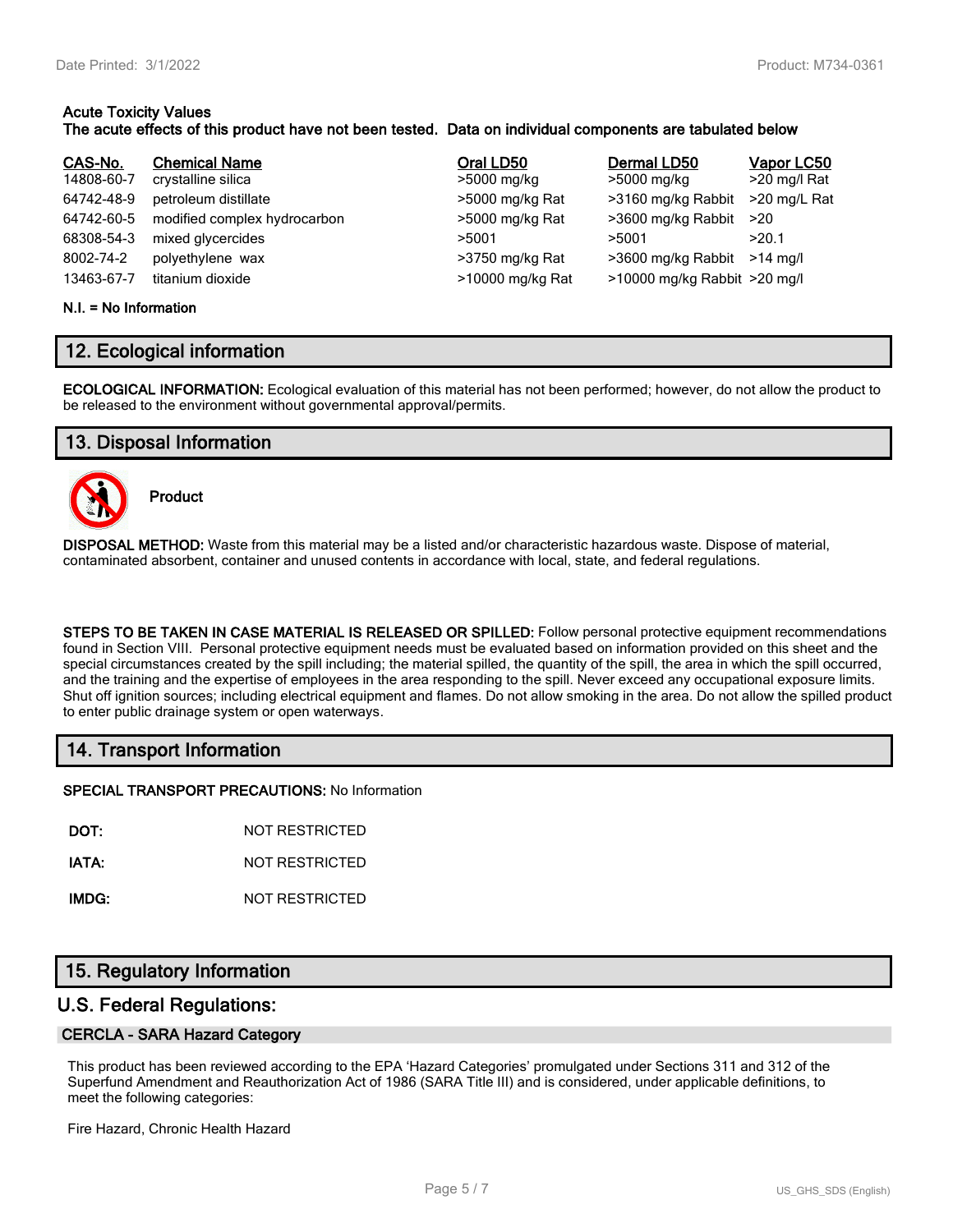#### **SARA SECTION 313**

This product contains the following substances subject to the reporting requirements of Section 313 of Title III of the Superfund Amendment and Reauthorization Act of 1986 and 40 CFR part 372:

No Sara 313 components exist in this product.

#### **TOXIC SUBSTANCES CONTROL ACT**

This product contains the following chemical substances subject to the reporting requirements of TSCA 12(B) if exported from the United States:

#### **Chemical Name CAS-No.**

zinc 7440-66-6 lead 7439-92-1

## **U.S. State Regulations:**

## **CALIFORNIA PROPOSITION 65**

WARNING: Cancer and Reproductive Harm - www.P65Warnings.ca.gov.

Crystalline Silica, Cancer, 42.5469% Cadmium, Reproductive Harm, 0%

## **16. Other Information**

| <b>Revision Date:</b>       | 3/1/2022                                                                                                                                                                                                                                                                                                                                                                             | <b>Supersedes Date:</b> | 7/26/2021 |
|-----------------------------|--------------------------------------------------------------------------------------------------------------------------------------------------------------------------------------------------------------------------------------------------------------------------------------------------------------------------------------------------------------------------------------|-------------------------|-----------|
| <b>Reason for revision:</b> | <b>Product Composition Changed</b><br>Substance Hazard Threshold % Changed<br>Substance and/or Product Properties Changed in Section(s):<br>01 - Product Information<br>02 - Hazards Identification<br>03 - Composition/Information on Ingredients<br>09 - Physical & Chemical Information<br>15 - Regulatory Information<br>16 - Other Information<br>Revision Statement(s) Changed |                         |           |
| Datasheet produced by:      | <b>Regulatory Department</b>                                                                                                                                                                                                                                                                                                                                                         |                         |           |
| <b>HMIS Ratings:</b>        |                                                                                                                                                                                                                                                                                                                                                                                      |                         |           |

| пt<br>---- | - |  |  | .<br>ою<br>чиог.<br>1 I C |  |
|------------|---|--|--|---------------------------|--|
|            |   |  |  |                           |  |

## **Volatile Organic Compounds, gr/ltr:** 401

#### **Text for GHS Hazard Statements shown in Section 3 describing each ingredient:**

| H304 | May be fatal if swallowed and enters airways.                   |
|------|-----------------------------------------------------------------|
| H332 | Harmful if inhaled.                                             |
| H340 | May cause genetic defects.                                      |
| H350 | May cause cancer.                                               |
| H351 | Suspected of causing cancer.                                    |
|      | cons for GHS Pictograms shown in Section 3 describing each ingr |

## ams snown in Section 3 describing each ingredient<mark>:</mark>

**GHS07**